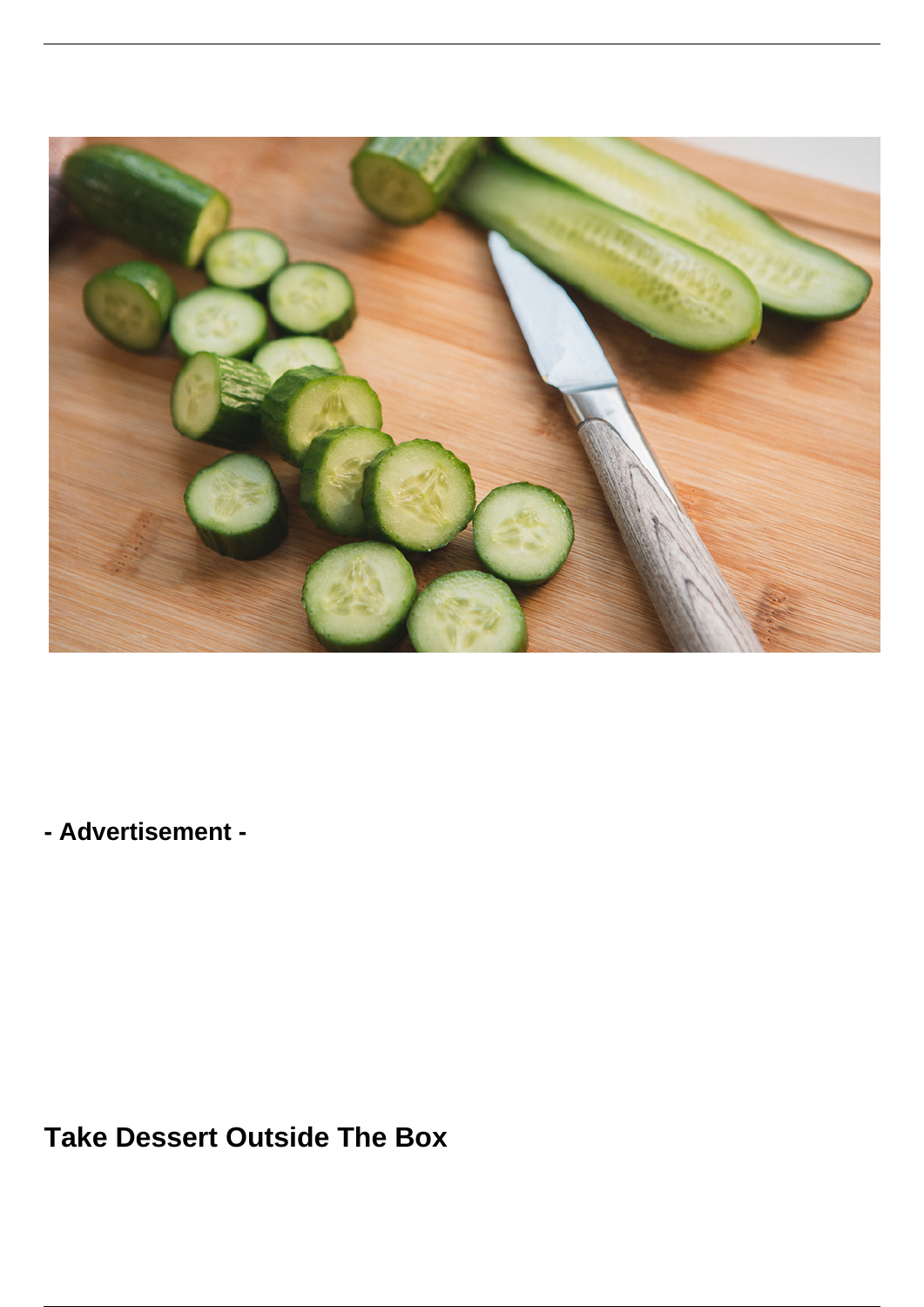

[Pure Flavor®](https://www.pure-flavor.com/?utm_source=theproducenews&utm_medium=web&utm_campaign=PLiving-Blog-2-March_09Mar2022&utm_term=&utm_content=brand_brand) [Caeli-Rose White](https://www.instagram.com/happierinthekitchen/) - This unique cheesecake recipe puts a new twist to a dessert staple that everyone will love!

As much as everyone has their favorite tried-and-true desserts, this unique recipe for Cucumber Lime Cheesecake Bars will have you adding this to your recipe line-up! It's completely outside the box take it to your next pot-luck and WOW everyone with this unique and delicious combination.

Sometimes the best ideas come from being challenged to create something new and that's what happened here! One minute you're swapping recipes with friends and, the next you're grating cucumbers into cheesecake dessert bars… wait, what?! Yes, you heard right - [Cucumber Lime Cheesecake Bars!](https://www.pure-flavor.com/recipe/cucumber-lime-cheesecake-bars/?utm_source=theproducenews&utm_medium=web&utm_campaign=PLiving-Blog-2-March_09Mar2022&utm_term=&utm_content=mini_cucumbers)

If you haven't tried using cucumber in a dessert, let's remember that combining vegetables in dessert isn't completely foreign. Think of carrot cake, where the sweet, earthy carrots perfectly balance out the nutty pecans and simultaneously help take the edge off the super sweet cream cheese frosting. Together, the combination of flavors makes for an award-winning dessert.

Think of something light, but creamy, not overly sweet, and has a depth of flavors. Cheesecake bars hit all of the marks, with a crisp, crunchy graham cracker crust, and a smooth, tart cheesecake filling. Adding in some grated cucumber only seemed like the appropriate next step to help mellow out the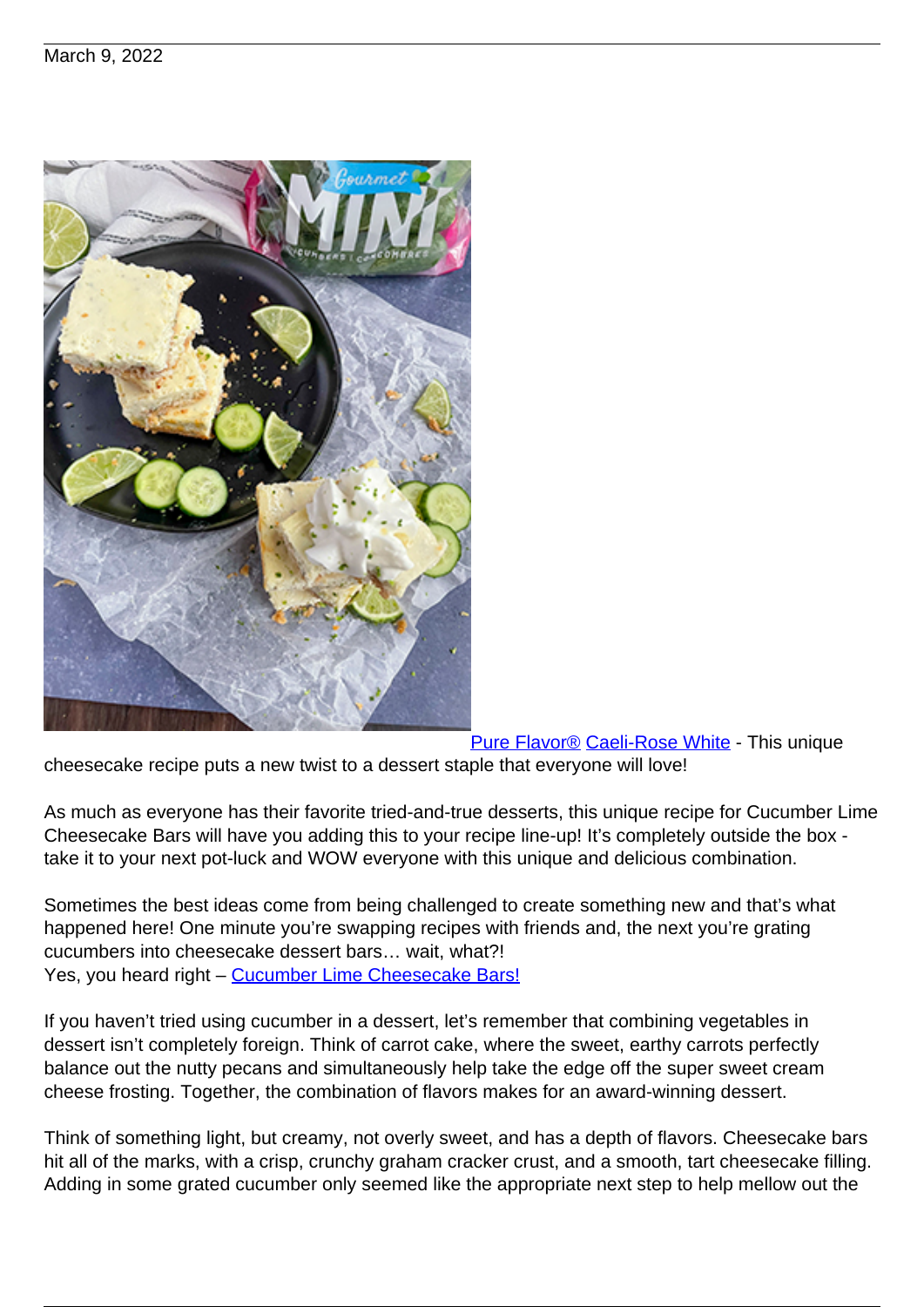sweet and add another layer of flavor. Using [Pure Flavor® Mini Cucumbers](https://www.pure-flavor.com/products/mini-cucumbers/?utm_source=theproducenews&utm_medium=web&utm_campaign=PLiving-Blog-2-March_09Mar2022&utm_term=&utm_content=brand_cucumbers), these Cucumber Lime Cheesecake Bars are pleasantly balanced between sweet and tart (thanks, lime juice!), and have subtle fresh undertones from the cucumbers. They quite literally taste the way you feel after a day at the spa – which let's just say is incredible!

Now that before you start, there are a few steps that you need to be vigilant about for when making these Cucumber Lime Cheesecake Bars for them to turn out correctly.



Cucumbers hold a lot of

water, so after you grate them, it's important to completely drain them. For any other savory recipe, this can be done with adding salt, letting them sit, and then draining the water that the salt draws out. However, for a sweet recipe, using the salt method wouldn't make sense, so the best method is simply squeezing the moisture out. Once you grate the cucumber, put it in a cheesecloth, a nut milk bag, or several layers of paper towels, and squeeze the daylights out of it until most of the water is out. If you don't get the water out, it's adding additional moisture to the bars, which would mean the consistency and cook time are compromised, and it would essentially no longer be a cheesecake.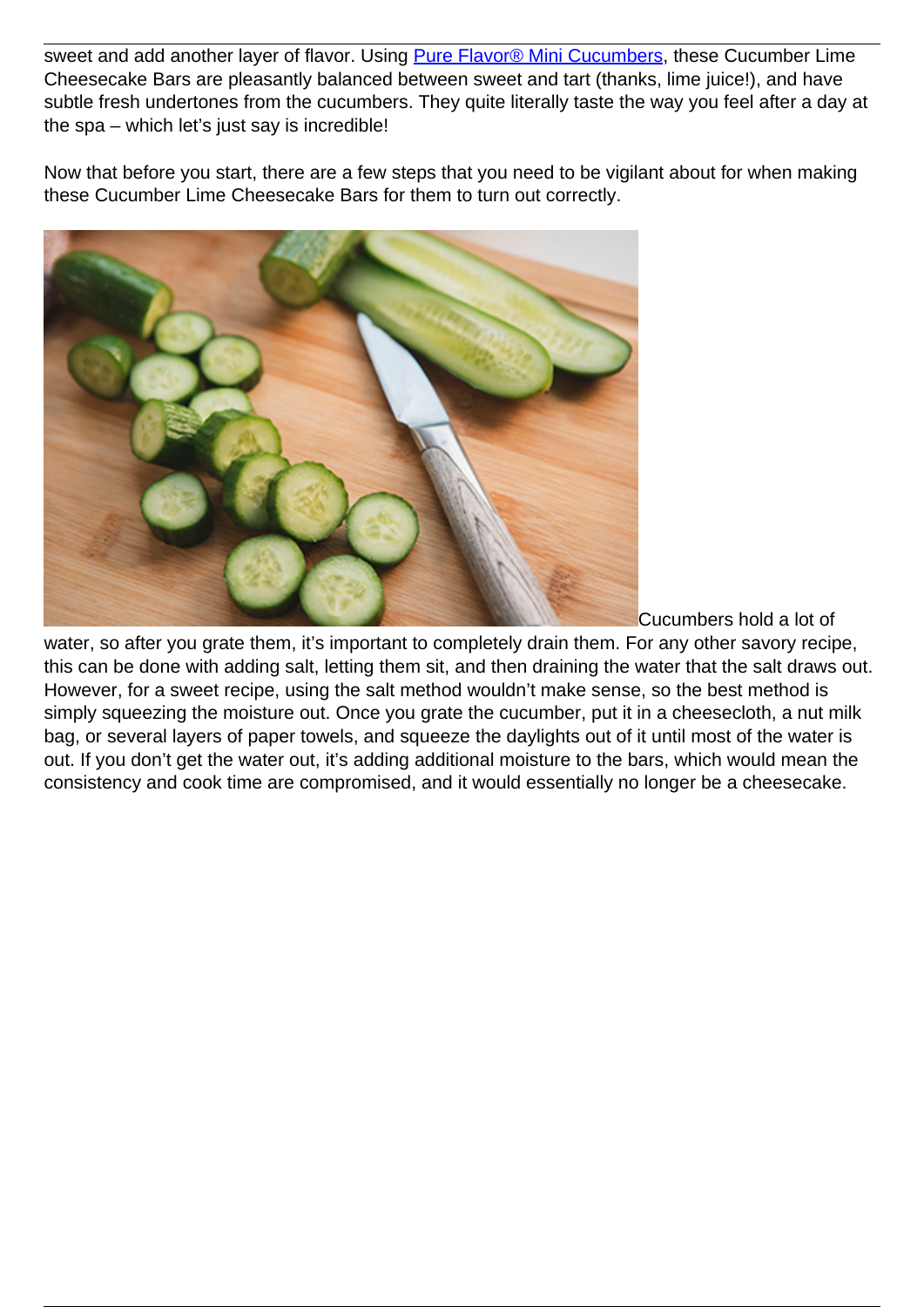

Two other things to be aware of when making these bars are the pan size and baking time. Cheesecake can be an easy thing to make, but if you don't cook it long enough, it's completely inedible (unlike cookies – hello gooey center!). So, consider the pan size and cook time partners in crime when creating this. Push your crust into your pan of choice and try to visualize the thickness of the cheesecake layer on top. The smaller the pan and thicker the layer, the more cook time you'll need. Conversely, the larger the pan, and thinner the layer, the less cook time you'll need. For this recipe, use the suggested 9×9 inch pan and about 25 minutes of cook time. Be on high alert and checking the bars around 22 minutes. You'll know they are done when the edges of the bars look "set" or "cooked", and even start to get golden brown. The center of the cheesecake shouldn't jiggle much at all. When in doubt, cook it for another minute or two!



The cooling process is also quite important so that the

cheesecake mixture has time to set. When you take them out of the oven, allow the bars to cool